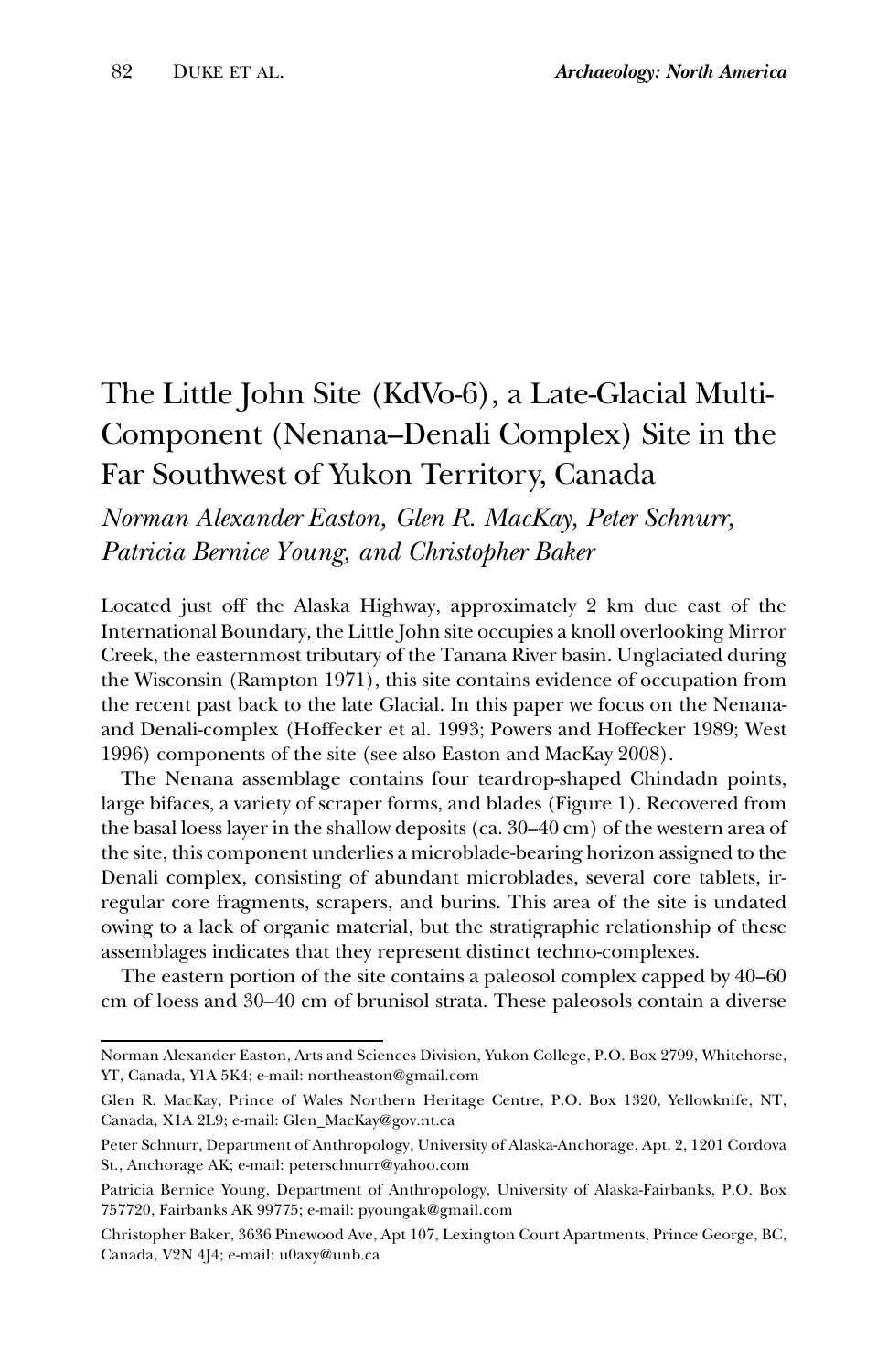

**Figure 1.** Selected artifacts from the Little John site. **A, B, D, E,** Nenana complex; **C,** Denali complex; **A, B,** Chindadn points; **C,** foliate biface; **D, E,** large bifaces.

assemblage of culturally modified fauna; AMS assays on three samples yielded dates of  $8890 \pm 50$  (Beta 182798),  $9530 \pm 40$  (Beta 217279) and  $9550 \pm 50$  RCYBP (Beta 218235). Two biconvex bifacial knives, characteristic of Denali assemblages in interior Alaska (West 1967), a proximal microblade fragment, flakes, and two chisel-like bone tools were found directly associated with the dated fauna. Since the context is consistent with the stratigraphic relationship of the Nenana and Denali components in the undated deposit of the site, we suggest that the Nenana assemblage predates the fauna and associated Denali-type artifacts in the paleosol complex and thus dates to at least 10,000 RCYBP; this date is in general accordance with similar Nenana complex components in interior Alaska (Bever 2006; Hoffecker et al. 1993; Holmes 2001).

Identified fauna from the palesol complex include caribou (*Rangifer tarandus),* possibly moose (*Alces alces*), elk or wapiti (*Cervus elaphus*), hare (*Lepus* sp.)*,* swan (*Cygni* sp.) and other unidentified birds, rodents, and canines (Hutchinson et al. 2007). This diverse faunal assemblage indicates a broad-spectrum subsistence strategy, similar to other late-Glacial/early-Holocene sites in the Tanana Valley (Holmes 2001; Yesner and Pearson 2002). Pollen from a core sample from a lake called *Yihkah Männ'* (ca. 5 km from the site) indicates that the transition from herb tundra to shrub tundra occurred ca. 11,000 RCYBP, 500–1000 years later than in the Tanana Valley (MacIntosh